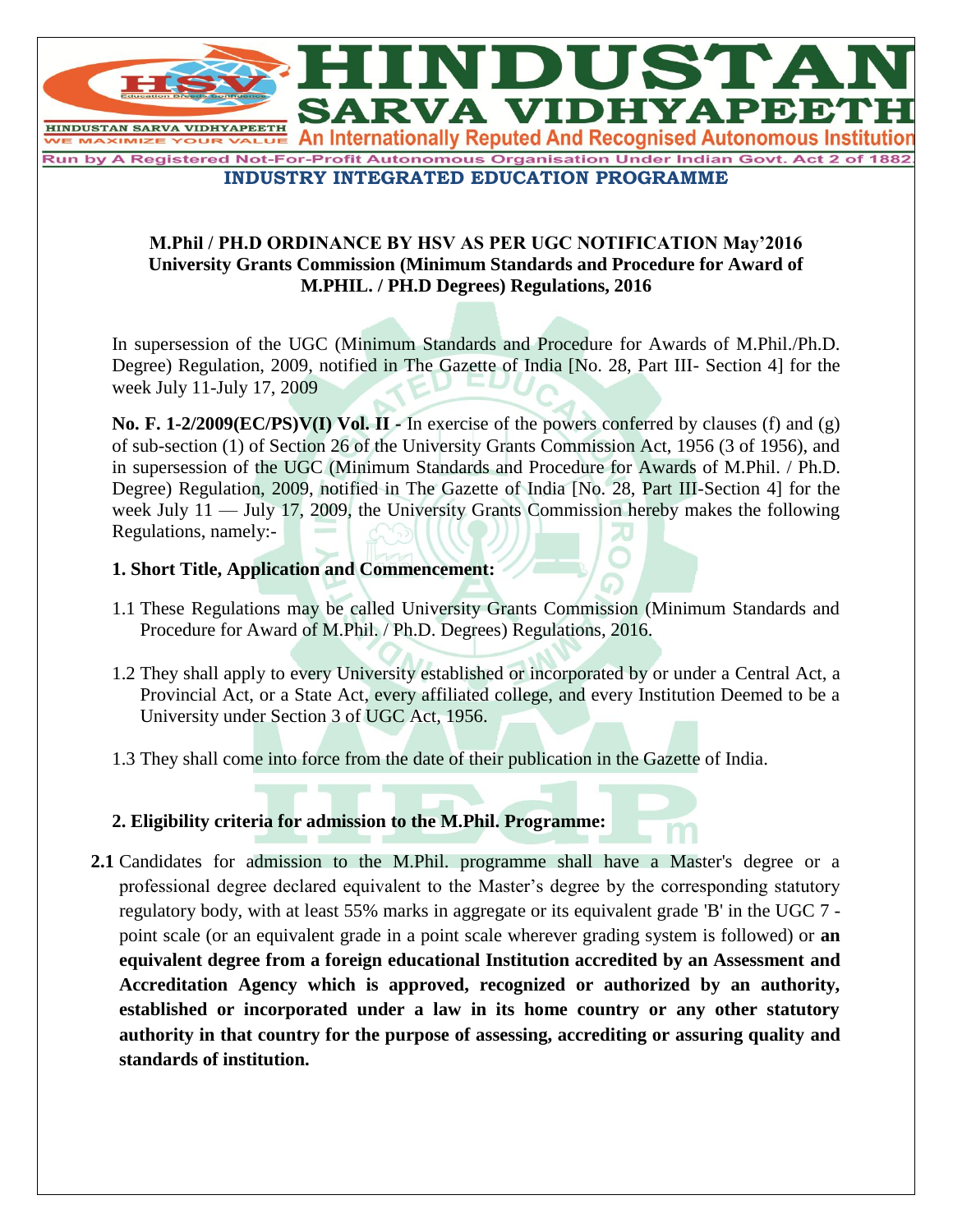2.2 A relaxation of 5% of marks, from 55% to 50%, or an equivalent relaxation of grade, may be allowed for those belonging to SC / ST / OBC (non-creamy layer) / Differently-Abled and other categories of candidates as per the decision of the Commission from time to time, or for those who had obtained their Master's degree prior to 19th September, 1991. The eligibility marks of 55% (or an equivalent grade in a point scale wherever grading system is followed) and the relaxation of 5% to the categories mentioned above are permissible based only on the qualifying marks without including the grace mark procedures.

### **3. Eligibility criteria for admission to Ph.D. Programme:**

Subject to the conditions stipulated in these Regulations, the following persons are eligible to seek admission to the Ph.D. programme:

3.1 Master's Degree holders satisfying the criteria stipulated under Clause 2 above.

3.2 Candidates who have cleared the M.Phil. coursework with at least 55% marks in aggregate or its equivalent grade 'B' in the UGC 7- point scale (or an equivalent grade in a point scale wherever grading system is followed) and successfully completing the M.Phil. Degree shall be eligible to proceed to do research work leading to the Ph. D. Degree in the same Institution in an integrated programme. A relaxation of 5% of marks, from 55% to 50%, or an equivalent relaxation of grade, may be allowed for those belonging to SC / ST / OBC (non-creamy layer) / Differently-Abled and other categories of candidates as per the decision of the Commission from time to time.

3.3 A person whose M.Phil. dissertation has been evaluated and the viva voce is pending may be admitted to the Ph.D. programme of the same Institution;

3.4 Candidates possessing a Degree considered equivalent to M.Phil. Degree of an Indian Institution, from a Foreign Educational Institution accredited by an Assessment and Accreditation Agency which is approved, recognized or authorized by an authority, established or incorporated under a law in its home country or any other statutory authority in that country for the purpose of assessing, accrediting or assuring quality and standards of HSV, shall be eligible for admission to Ph.D. programme.

### **4.Duration of the Programme:**

4.1 M.Phil. programme shall be for a minimum duration of two (2) consecutive semesters / one year and a maximum of four (4) consecutive semesters / two years.

4.2 Ph.D. programme shall be for a minimum duration of three years, including course work and a maximum of six years.

4.3 Extension beyond the above limits will be governed by the relevant clauses as stipulated in the Statute / Ordinance of the individual Institution concerned.

4.4 The women candidates and Persons with Disability (more than 40% disability) may be allowed a relaxation of one year for M.Phil and two years for Ph.D. in the maximum duration. In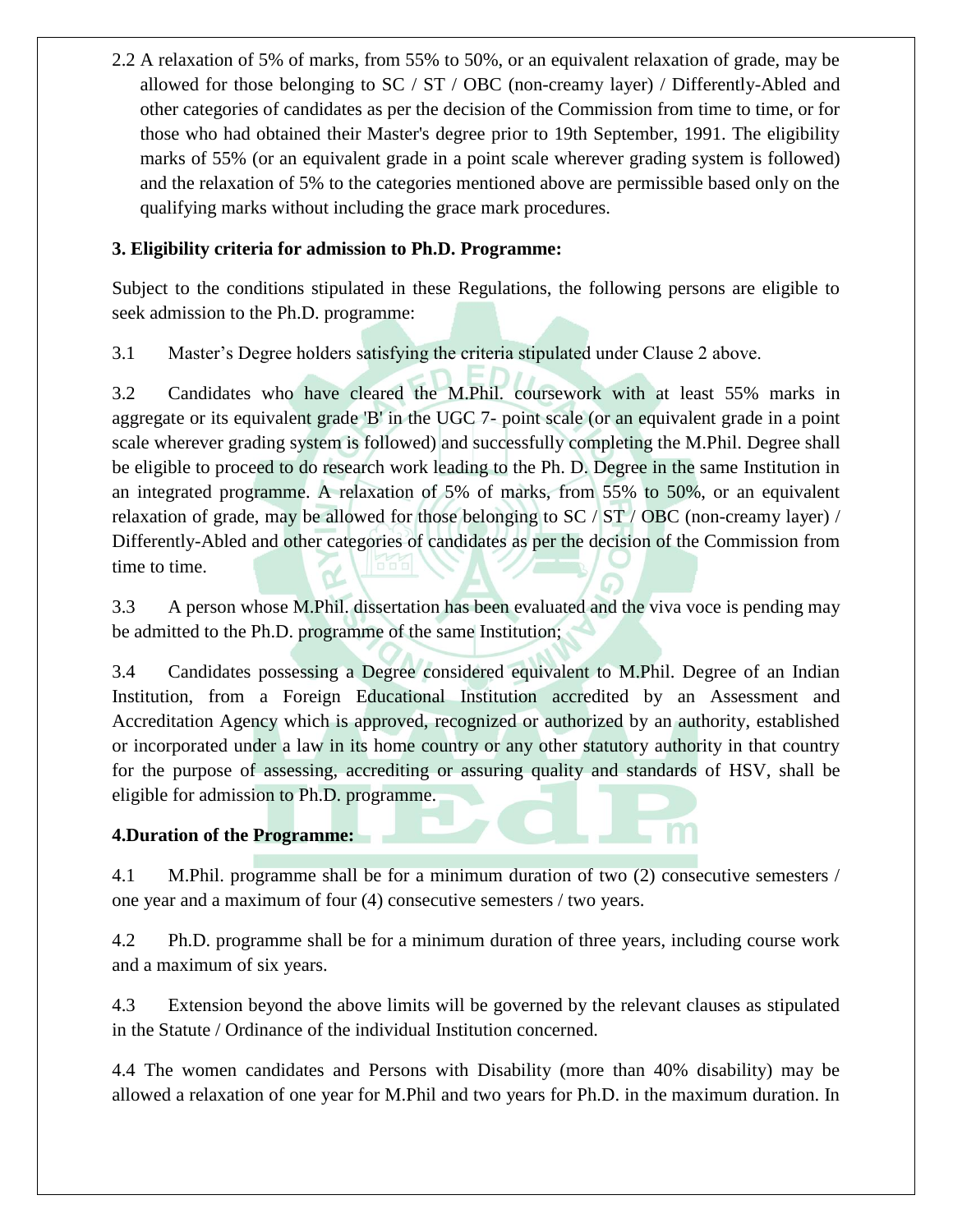addition, the women candidates may be provided Maternity Leave / Child Care Leave once in the entire duration of M.Phil / Ph.D. for up to 240 days.

#### **5. Procedure for admission:**

5.1 HSV shall admit M.Phil / Ph.D. students through an Entrance Test (Research Aptitude Test). Entrance Test for those students who qualify UGC-NET (including JRF) / UGC-CSIR NET (including JRF) / SLET / GATE / Teacher fellowship holder or have passed M.Phil programme. Similar approach may be adopted in respect of Entrance Test for M.Phil programme. .

5.2 The admission shall be based on the criteria notified by the Institution, keeping in view the guidelines / norms in this regard issued by the UGC and other statutory bodies concerned, and taking into account the reservation policy of the Central/State Government from time to time.

### **HSV shall admit candidates by a two stage process through:**

5.4.1 An Entrance Test shall be qualifying with qualifying marks as 50%. The syllabus of the Entrance Test shall consist of 50% of research methodology and 50% shall be Subject specific.

5.4.2 An interview/viva-voce to be organized by the HSV, when the candidates are required to discuss their research interest/area through a presentation before a duly constituted Department Research Committee.

### **The interview / viva-voce shall also consider the following aspects, viz. whether:**

5.5.1The candidate possesses the competence for the proposed research;

5.5.2 The research work can be suitably undertaken at the Institution,

5.5.3 The proposed area of research can contribute to new/additional knowledge.

 $\triangleright$  The HSV shall maintain the list of all the M.Phil. / Ph.D. registered students on its website on year-wise basis. The list shall include the name of the registered candidate, topic of his / her research, name of hi s/ her supervisor / co-supervisor, date of enrolment / registration.

**6. Allocation of Research Supervisor:** Eligibility criteria to be a Research Supervisor, Co-Supervisor, Number of M.Phil./ Ph.D. scholars permissible per Supervisor, etc.

6.1 Any regular Professor of the University / Institution Deemed to be a University / College with at least five research publications in refereed journals and any regular Associate / Assistant Professor of the university / institution deemed to be a university / college with a Ph.D. degree and at least two research publications in refereed journals may be recognized as Research Supervisor.

Provided that in areas / disciplines where there is no or only a limited number of refereed journals, the Institution may relax the above condition for recognition of a person as Research Supervisor with reasons recorded in writing.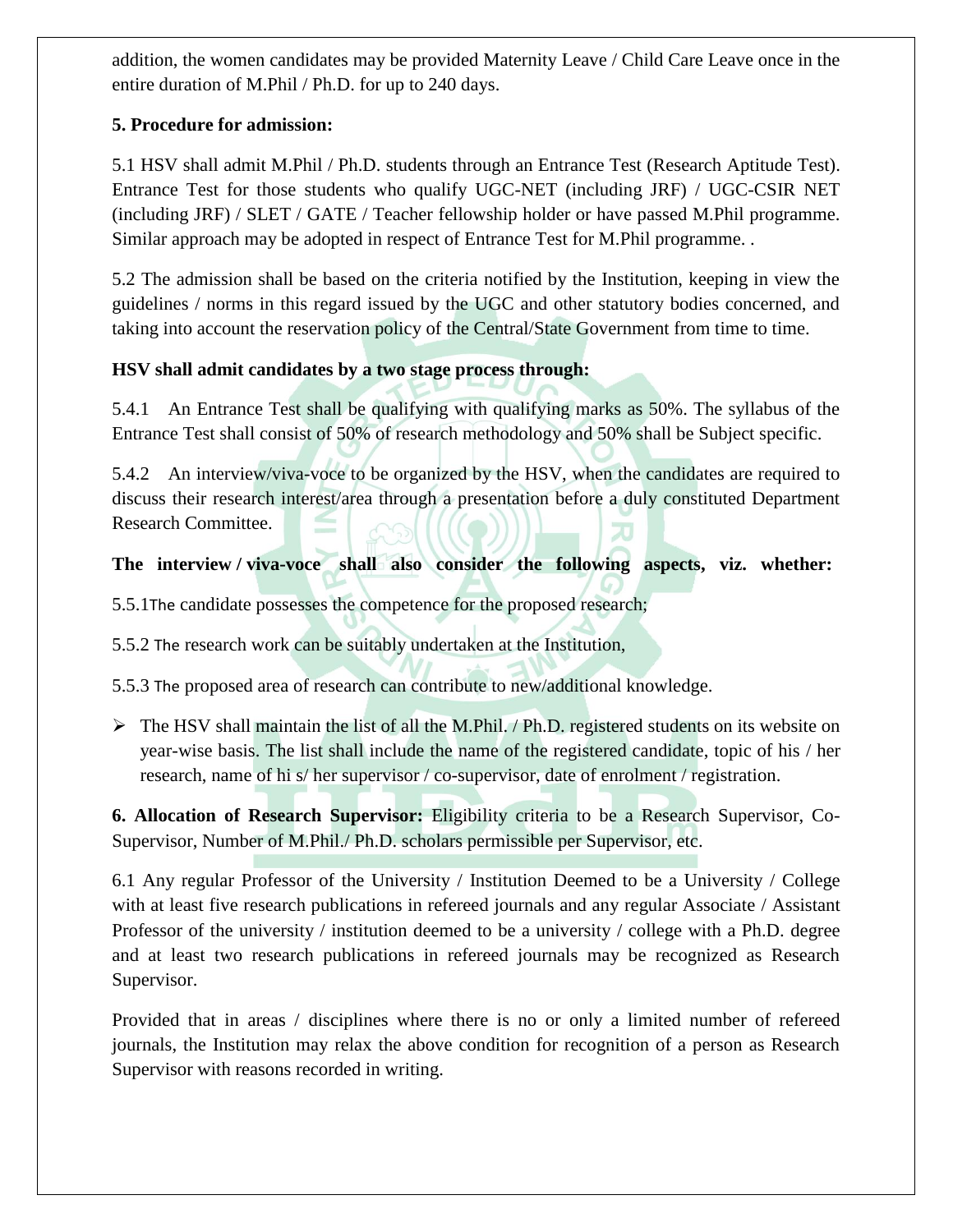6.2 Only a full time regular teacher of the concerned University / Institution Deemed to be a University / College can act as a supervisor. The external supervisors are not allowed. However, Co-Supervisor can be allowed in inter-disciplinary areas from other departments of the same institute or from other related institutions with the approval of the Research Advisory Committee.

6.3 The allocation of Research Supervisor for a selected research scholar shall be decided by the Department concerned depending on the number of scholars per Research Supervisor, the available specialization among the Supervisors and research interests of the scholars as indicated by them at the time of interview/viva voce.

6.4 In case of topics which are of inter-disciplinary nature where the Department concerned feels that the expertise in the Department has to be supplemented from outside, the Department may appoint a Research Supervisor from the Department itself, who shall be known as the Research Supervisor, and a Co-Supervisor from outside the Department / Faculty / College / Institution on such terms and conditions as may be specified and agreed upon by the consenting Institutions / Colleges.

6.5 A Research Supervisor / Co-supervisor who is a Professor, at any given point of time, cannot guide more than three (3) M.Phil. and Eight (8) Ph.D. scholars. An Associate Professor as Research Supervisor can guide up to a maximum of two (2) M.Phil. and six (6) Ph.D. scholars and an Assistant Professor as Research Supervisor can guide up to a maximum of one (1) M.Phil. and four (4) Ph.D. scholars.

6.6 In case of relocation of a M.Phil / Ph.D. woman scholar due to marriage or otherwise, the research data shall be allowed to be transferred to the University to which the scholar intends to relocate provided all the other conditions in these regulations are followed in letter and spirit and the research work does not pertain to the project secured by the parent institution / supervisor from any funding agency. The scholar will however give due credit to the parent guide and the institution for the part of research already done.

#### **7. Course Work:**

Credit Requirements, number, duration, syllabus, minimum standards for completion, etc.

7.1 The credit assigned to the M.Phil. or Ph.D. course work shall be a minimum of 08 credits and a maximum of 16 credits.

7.2 The course work shall be treated as prerequisite for M.Phil./ Ph.D. preparation. A minimum of four credits shall be assigned to one or more courses on Research Methodology which could cover areas such as quantitative methods, computer applications, research ethics and review of published research in the relevant field, training, field work, etc. Other courses shall be advanced level courses preparing the students for M.Phil. / Ph.D. Programme.

7.3 All courses prescribed for M.Phil. and Ph.D. course work shall be in conformity with the credit hour instructional requirement and shall specify content, instructional and assessment methods. They shall be duly approved by the authorized academic bodies.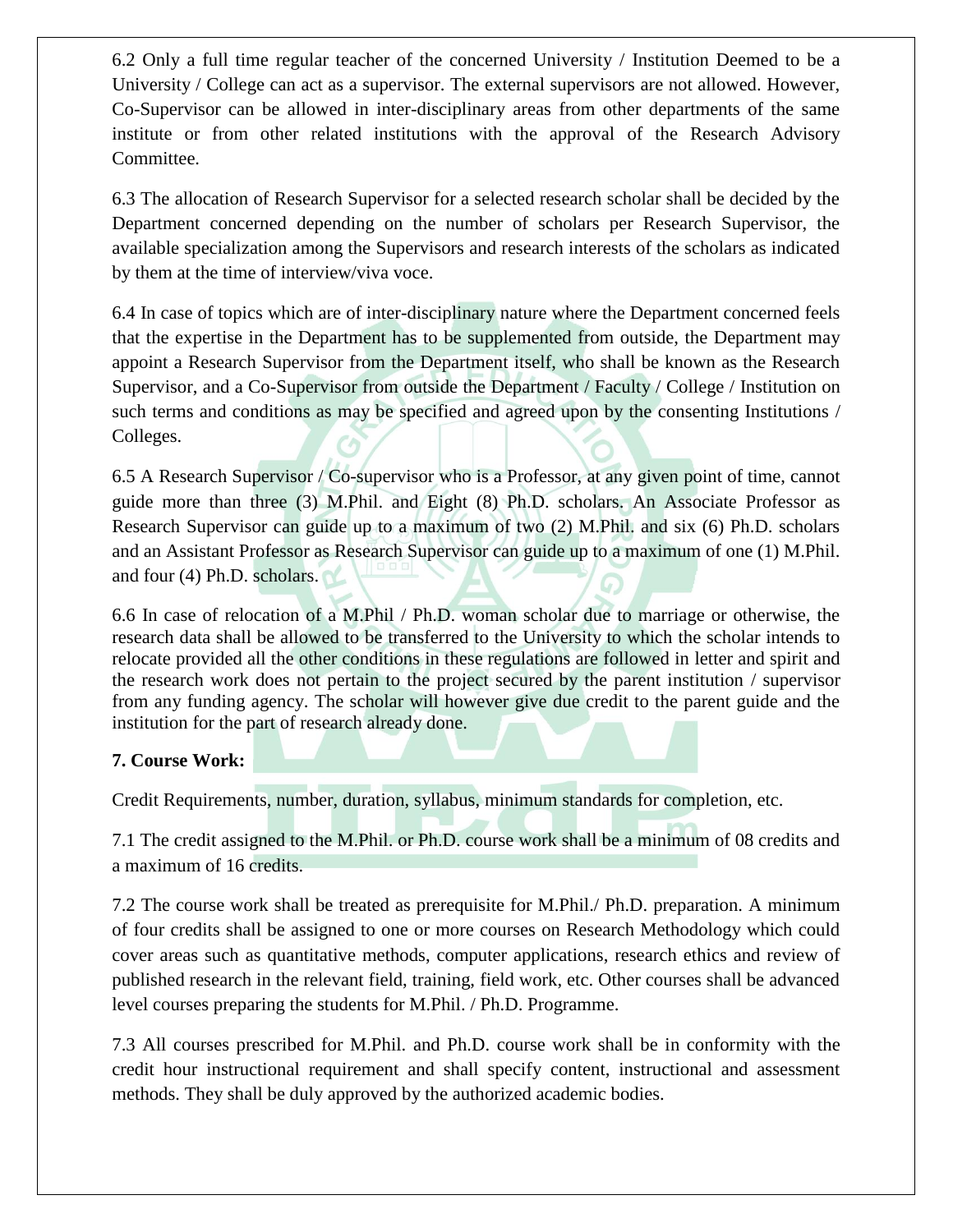7.4 The Department where the scholar pursues his/her research shall prescribe the course(s) to him/her based on the recommendations of the Research Advisory Committee, as stipulated under sub-Clause 8.1 below, of the research scholar.

7.5 All candidates admitted to the M.Phil. and Ph.D. programmes shall be required to complete the course work prescribed by the Department during the initial one or two semesters.

7.6 Candidates already holding M. Phil. degree and admitted to the Ph.D. programme, or those who have already completed the course work in M.Phil. and have been permitted to proceed to the Ph.D. in integrated course, may be exempted by the Department from the Ph.D. course work. All other candidates admitted to the Ph.D. programme shall be required to complete the Ph.D. course work prescribed by the Department.

7.7 Grades in the course work, including research methodology courses shall be finalized after a combined assessment by the Research Advisory Committee and the Department and the final grades shall be communicated to the Institution/College.

7.8 A M.Phil./Ph.D. scholar has to obtain a minimum of 55% of marks or its equivalent grade in the UGC 7-point scale (or an equivalent grade / CGPA in a point scale wherever grading system is followed) in the course work in order to be eligible to continue in the programme and submit the dissertation/thesis.

#### **8. Research Advisory Committee and its functions:**

8.1 There shall be a Research Advisory Committee, or an equivalent body for similar purpose as defined in the Statutes / Ordinances of the Institution concerned, for each M.Phil. and Ph.D. scholar. The Research Supervisor of the scholar shall be the Convener of this Committee. This Committee shall have the following responsibilities:

8.1.1 To review the research proposal and finalize the topic of research;

8.1.2 To guide the research scholar to develop the study design and methodology of research and identify the course(s) that he/she may have to do.

8.1.3 To periodically review and assist in the progress of the research work of the research scholar.

8.2 A research scholar shall appear before the Research Advisory Committee once in six months to make a presentation of the progress of his/her work for evaluation and further guidance. The six monthly progress reports shall be submitted by the Research Advisory Committee to the Institution with a copy to the research scholar.

8.3 In case the progress of the research scholar is unsatisfactory, the Research Advisory Committee shall record the reasons for the same and suggest corrective measures. If the research scholar fails to implement these corrective measures, the Research Advisory Committee may recommend to the Institution / College with specific reasons for cancellation of the registration of the research scholar.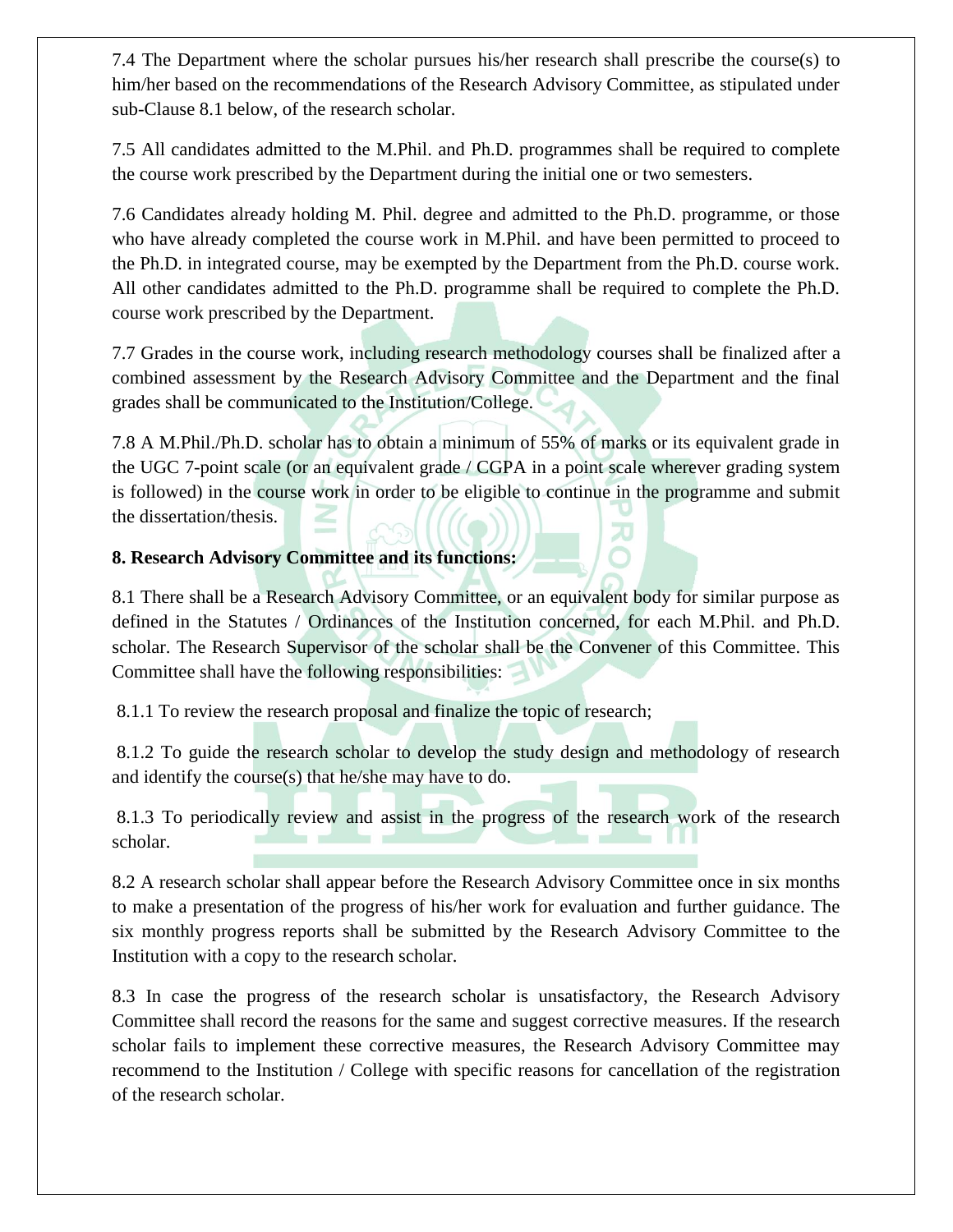### **9. Evaluation and Assessment Methods, minimum standards / credits for award of the Final Certificate, etc:**

9.1 The overall minimum credit requirement, including credit for the course work, for the award of M.Phil. Programme Final Certification shall not be less than 24 credits.

9.2 Upon satisfactory completion of course work, and obtaining the marks/grade prescribed in sub-clauses 7.8 above, as the case may be, the M.Phil./ Ph.D. scholar shall be required to undertake research work and produce a draft dissertation / thesis within a reasonable time, as stipulated by the Institution concerned based on these Regulations.

9.3 Prior to the submission of the dissertation/thesis, the scholar shall make a presentation in the Department before the Research Advisory Committee of the Institution concerned which shall also be open to all faculty members and other research scholars. The feedback and comments obtained from them may be suitably incorporated into the draft dissertation / thesis in consultation with the Research Advisory Committee.

9.4 M.Phil scholars shall present at least one (1) research paper in a conference / seminar and Ph.D. scholars must publish at least one (1) research paper in refereed journal and make two paper presentations in conferences / seminars before the submission of the dissertation / thesis for adjudication, and produce evidence for the same in the form of presentation certificates and / or reprints.

9.5 The Academic Council (or its equivalent body) of the Institution shall evolve a mechanism using well developed software and gadgets to detect plagiarism and other forms of academic dishonesty. While submitting for evaluation, the dissertation / thesis shall have an undertaking from the research scholar and a certificate from the Research Supervisor attesting to the originality of the work, vouching that there is no plagiarism and that the work has not been submitted for the award of any other degree / diploma of the same Institution where the work was carried out, or to any other Institution.

9.6 The M.Phil. Dissertation submitted by a research scholar shall be evaluated by his / her Research Supervisor and at least one external examiner who is not in the employment of the Institution. The viva-voce examination, based among other things, on the critiques given in the evaluation report, shall be conducted by both of them together, and shall be open to be attended by Members of the Research Advisory Committee, all faculty members of the Department, other research scholars and other interested experts / researchers.

9.7 The Ph.D. thesis submitted by a research scholar shall be evaluated by his/her Research Supervisor and at least two external examiners, who are not in employment of the Institution / College, of whom one examiner may be from outside the country. The viva-voce examination, based among other things, on the critiques given in the evaluation report, shall be conducted by the Research Supervisor and at least one of the two external examiners, and shall be open to be attended by Members of the Research Advisory Committee, all faculty members of the Department, other research scholars and other interested experts / researchers.